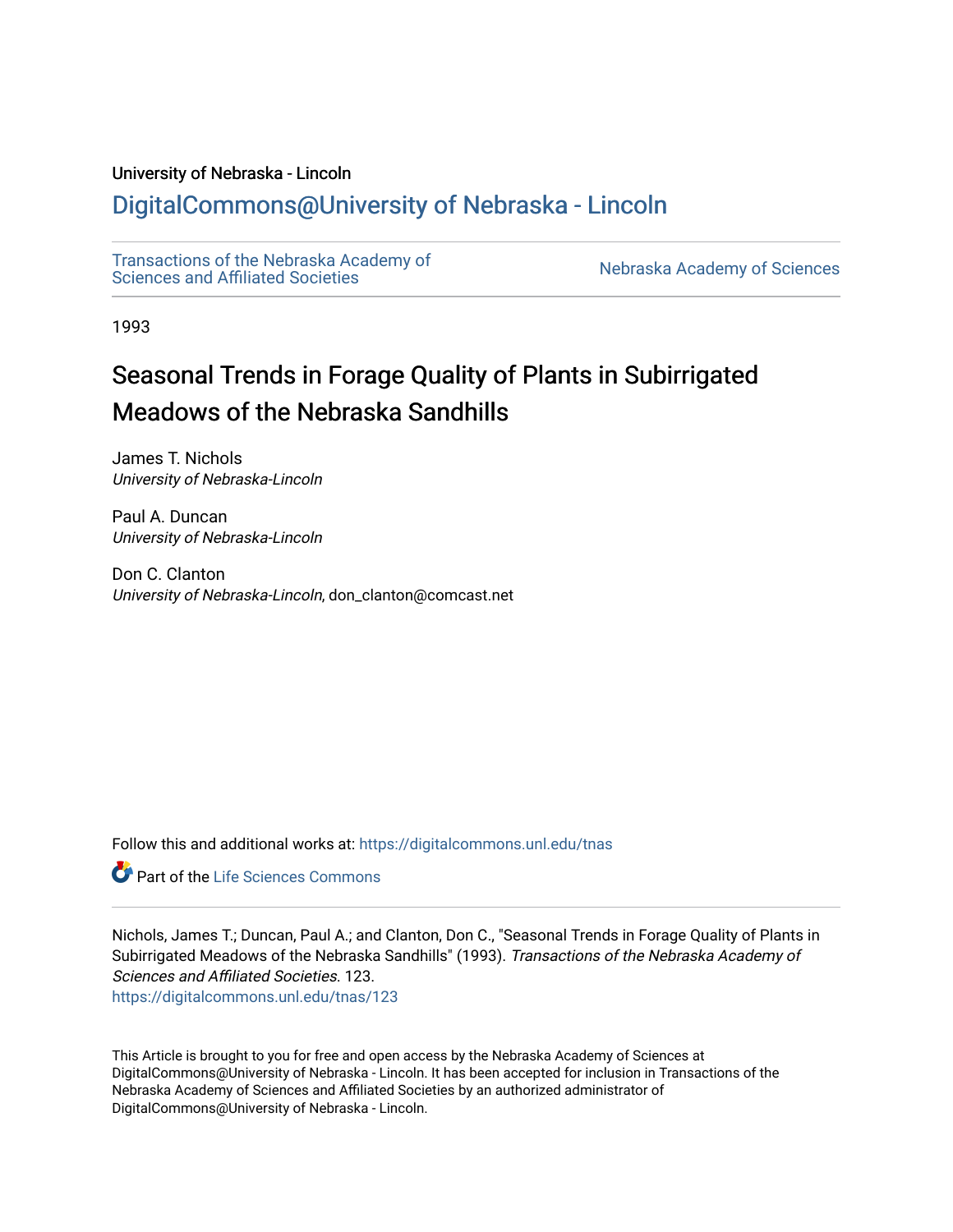# SEASONAL TRENDS IN FORAGE QUALITY OF PLANTS

# IN SUBIRRIGATED MEADOWS OF THE NEBRASKA SANDHILLS<sup>1</sup>

#### James T. Nichols, Paul A. Duncan, and Don C. Clanton

University of Nebraska West Central Research and Extension Center Rt. 4, Box 46A North Platte, Nebraska 69101

<sup>1</sup>From: Duncan, Paul A. 1986. *In vitro digestibility and protein content of Sandhills meadow forage:* 1. *Seasonal trends.* M.S. thesis, University of Nebraska-Lincoln.

#### *ABSTRACT*

Hay from subirrigated meadows is the primary source of forage for wintering beef cattle in the Nebraska Sandhills. Hay quality is an important consideration if the nutritional needs of livestock are to be met. Since the overall quality of the hay is a product of the individual components, quantifying the quality parameters of each species can be helpful in making management decisions in relation to harvesting schedules and manipulation of species composition. In-vitro organic matter digestibility (NOMD) and crude protein (cP) were analyzed for ten of the most important forage species to quantify seasonal trends in forage quality and provide relative comparisons among species. Samples were collected from three areas (replicates) on nine dates from June 11 through September 6 during the 1985 growing season. Orthogonal comparisons were made among species within the categories of cool-season grasses, warm-season grasses, and non-grass species to detect seasonal difference in NOMD and cp. Polynomial regressions were plotted which most appropriately fit seasonal trends for each species. The most pronounced deviation from the normal pattern of declining NOMD and CP values over the growing season were for Kentucky bluegrass, prairie cordgrass, and red clover within the groups of cool-season grasses, warm-season grasses, and non-grass, respectively. Differences in seasonal patterns of NOMD and CP for the species in this study indicated that any changes in species composition brought about by management practice and manipulation would have a significant effect on overall nutritive value of the hay.

# t t t

Subirrigated meadows in the Nebraska Sandhills are important sources of hay and late-season grazing. A variety of native and introduced forages are common on these meadows, including warm- and cool-season grasses, legumes, sedges, rushes, and various forbs. The nutritive quality of forage from a mixed sward is determined by the nutritive quality of the individual species and the proportion that they contribute to the total composition. Quality differences among species may be attributed to structural and chemical composition of the plant parts. Thus, the balance of species prevalent at different times during the growing season is a primary determinant of the quality of forage in a mixed sward.

Several investigators have contributed to a better understanding of how advance in season affects quality of forages in Nebraska (Baker et aI., 1951; Burzlaff, 1971; Keim et al., 1932; Myran, 1986; Streeter et al., 1968). However, a detailed study was lacking concerning forage quality of individual species common to subirrigated meadows. The purpose of this study was to quantify seasonal trends in forage quality of the major components of subirrigated meadow vegetation. Specific objectives were to 1) evaluate crude protein content (cp) and in-vitro organic matter digestibility (IVOMD) of ten meadow forage species sampled from early June through early September, and 2) provide comparisons of quality components among species and species groups to aid in management decisions.

#### MATERIALS AND METHODS

#### Description of the study area

Samples were collected on a subirrigated site on the "home meadow" of the Gudmundsen Sandhills Laboratory near Whitman, in Grant County, Nebraska. Soils at the study site are classified as Gannett-Loup fine sandy loams (coarse-loamy, mixed, mesic Typic Haplaquolls) which were derived from eolian sand parent material (Elder, 1969). Selected soil properties at the study site are presented in Table I.

Soil water was not a limiting factor during the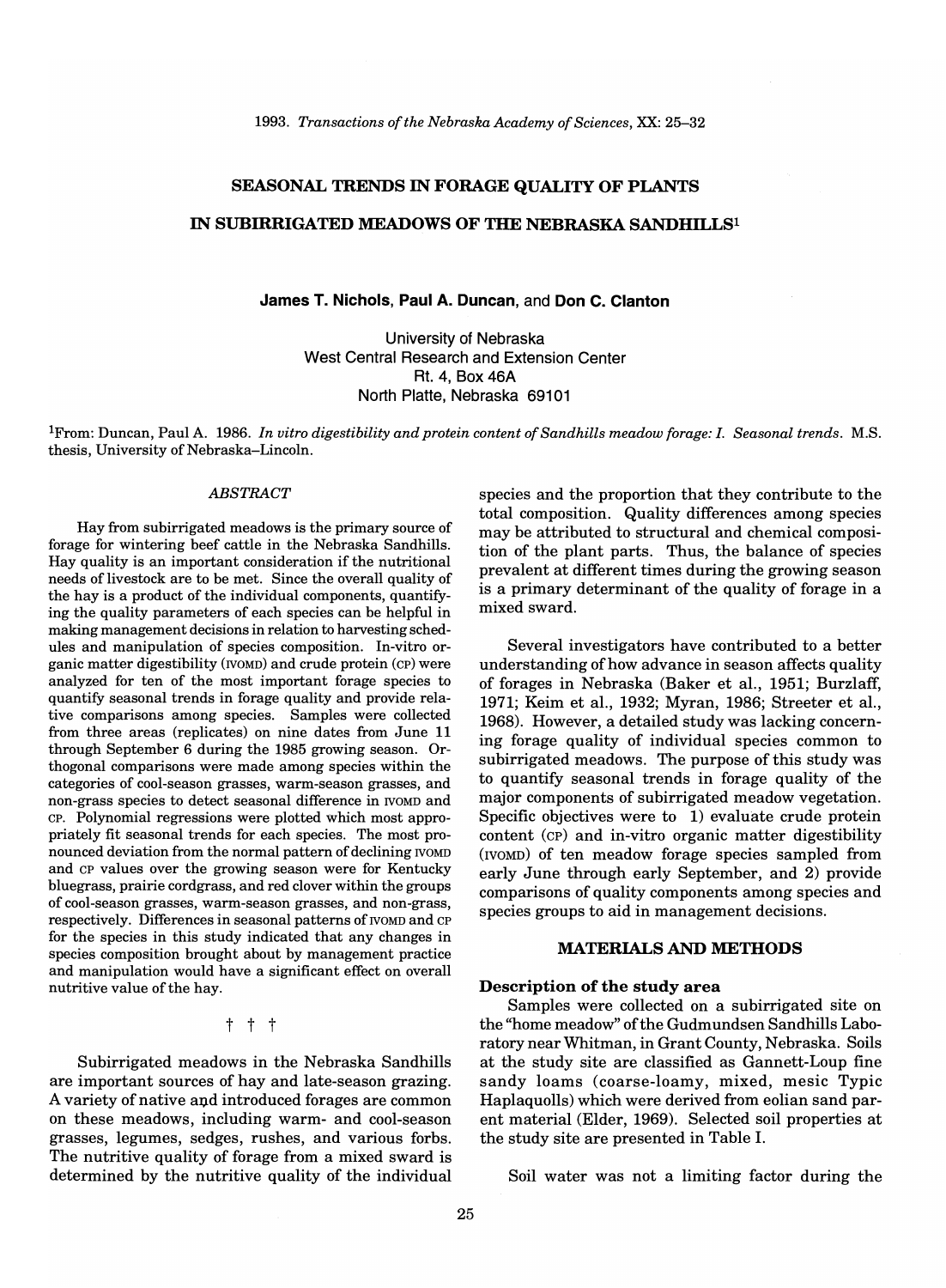| Depth<br>(mm) | pH  | Organic<br>matter $(\%)$ | $P(Bray-1)$<br>(ppm) | $\mathbf K$<br>(ppm) | $NO3$ -N<br>(ppm) | $SO_4-S$<br>(ppm) |  |
|---------------|-----|--------------------------|----------------------|----------------------|-------------------|-------------------|--|
| $0 - 150$     | 7.6 | $11.1\,$                 | b                    | 120                  | 2.1               | 16                |  |
| 150–300       | 7.7 | 4.1                      |                      | 102                  | $1.3\,$           | 4                 |  |
| 300-450       | 7.8 | 3.4                      | 4                    | $107\,$              | $1.0\,$           | 3                 |  |

Table I. Soil characteristics ofthe study site, Gudmundsen Sandhills Laboratory, Whitman, Nebraska.

Table II. Comparison of species and species groups by regression analysis to determine differences over harvest dates in crude protein (CP) and in vitro organic matter digestibility (IVOMD).

|                                                  | $P_r > F$     |       |              |       |              |       |  |
|--------------------------------------------------|---------------|-------|--------------|-------|--------------|-------|--|
|                                                  | <b>Linear</b> |       | Quadratic    |       | Cubic        |       |  |
|                                                  | <b>IVOMD</b>  | CP    | <b>IVOMD</b> | CP    | <b>IVOMD</b> | CP    |  |
| Cool-season grasses                              |               |       |              |       |              |       |  |
| Kentucky bluegrass vs<br>mean of redtop, timothy |               |       |              |       |              |       |  |
| and slender wheatgrass                           | .0001         | .0001 | .0173        | .8105 | .3581        | .4383 |  |
| Slender wheatgrass vs mean                       |               |       |              |       |              |       |  |
| of redtop and timothy                            | .0001         | .6679 | .0831        | .6159 | .5310        | .3107 |  |
| Redtop vs timothy                                | .4426         | .8692 | .1489        | .6041 | .2239        | .0763 |  |
| <b>Warm-season grasses</b>                       |               |       |              |       |              |       |  |
| Prairie cordgrass vs mean of                     |               |       |              |       |              |       |  |
| big bluestem and Indiangrass                     | .0001         | .0001 | .0137        | .2344 | .3346        | .2318 |  |
| Big bluestem vs Indiangrass                      | .0114         | .1921 | .1445        | .8573 | .4471        | .9307 |  |
| Warm-season vs                                   |               |       |              |       |              |       |  |
| cool-season grasses                              | .0001         | .0001 | .1686        | .0208 | .0190        | .7367 |  |
| Non-grasses                                      |               |       |              |       |              |       |  |
| Red clover vs mean of                            |               |       |              |       |              |       |  |
| sedges and rushes                                | .0001         | .0001 | .7555        | .2985 | .3551        | .9494 |  |
| Sedges vs rushes                                 | .0302         | .2172 | .8026        | .7729 | .2868        | .9962 |  |
| <b>Grasses vs non-grasses</b>                    | .0001         | .0001 | .0178        | .0077 | .2565        | .2841 |  |

study because of natural subirrigation. Soils were water-saturated at the surface when growth was initiated in the spring and remained wet within the rooting depth of the vegetation throughout the growing season. Soil moisture on subirrigated sites is less variable from year to year than would be expected on upland, dryland sites, which tempers yearly fluctuations in growth.

# Sampling procedure

Samples of ten species were collected from three plot areas (replicates) of about one hectare on nine dates throughout the 1985 growing season. Species collected were the dominant components of the vegetation and included big bluestem, *Andropogon gerardii*  Vitman; Indiangrass, *Sorghastrum nutans* (L.) Nash; prairie cordgrass, *Spartina pectinata* Link; Kentucky

bluegrass, *Poa pratensis* L.; redtop, *Agrostis stolonifera*  L.; slender wheatgrass, *Agropyron trachycaulum* (Link) Malte; timothy, *Phleum pratense* L.; red clover, *Trifolium pratense* L.; rushes, *Juncus* spp.; and sedges, *Carex*  spp. Nomenclature follows Great Plains Flora Association (1986). Each species of interest was sufficiently abundant within each plot to insure random sampling throughout the growing season. Collection dates were scheduled weekly during the first half of the growing season, and lengthened as the growing season progressed and changes in the phenology of the plants slowed. Collection dates were: June 11, 18, and 25; July 2,9, 16, and 31; August 13; and September 6.

Individual plants of each species were randomly located and clipped along transects of each sampling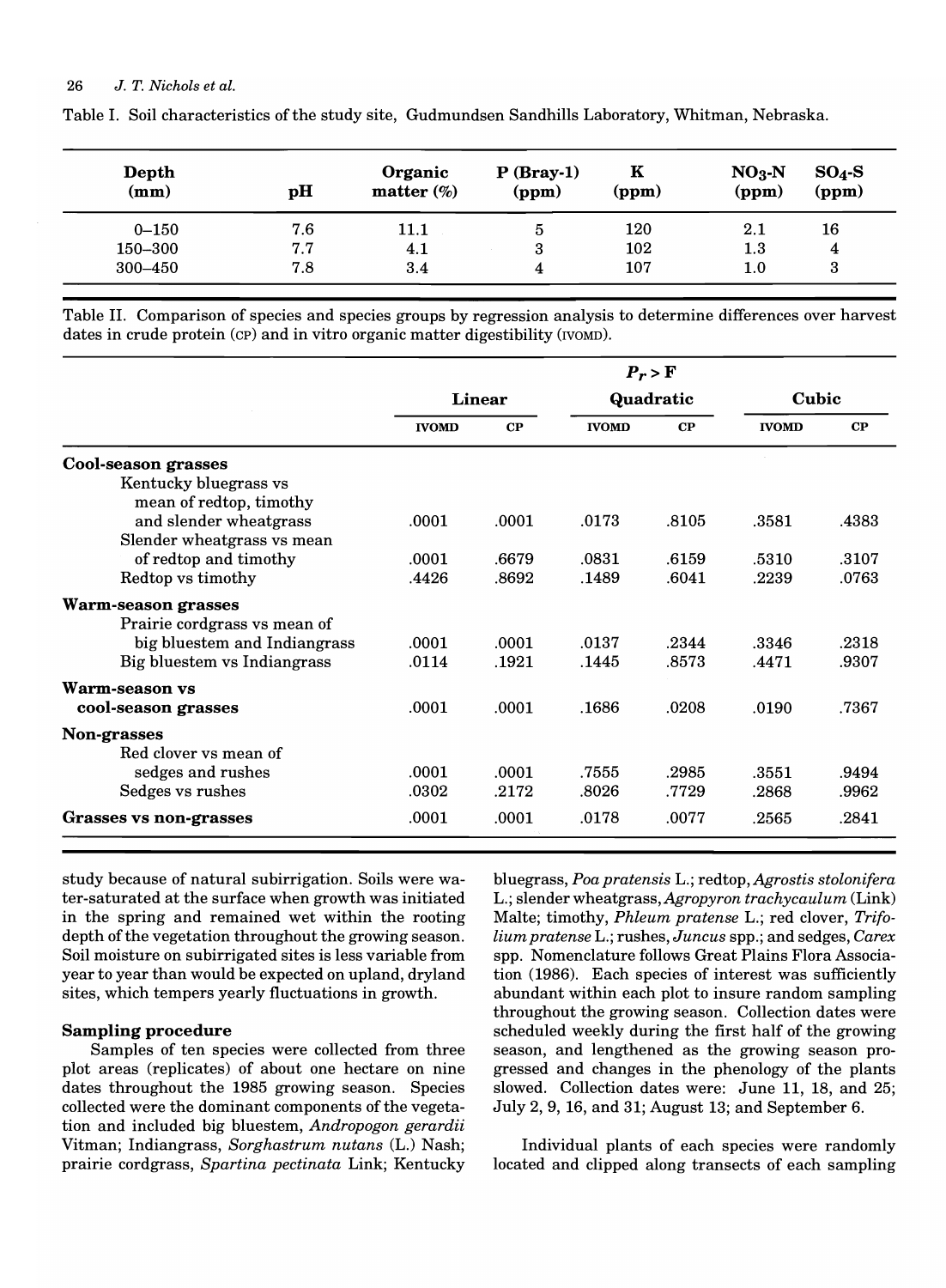area in order to represent the population of the entire plot area. Plants were clipped 50 mm above the soil which represented normal mowing height. Since a variety of growth stages and sizes were present on any given collection date for each species, a minimum of 20 plant units were composited to represent this variability in each sample. After each collection day, samples were inspected for species purity and dead material removed. Samples were oven-dried at 55°C and ground through a two mm screen in a Wiley mill, followed by grinding through a one-mm screen in a Udy cyclone mill. Duplicate samples were analyzed for in-vitro organic matter digestibility as described by Moore (1970). Rumen inoculum was collected from rumen-fistulated steers which were fed equal parts of meadow hay harvested in June, August, and September. Steers were supplemented with 0.45 kg of soybean meal one hour before fluid collections to insure adequate soluble nitrogen in the inoculum. Duplicate samples were analyzed for nitrogen by the Kjeldahl method (AOAC, 1975) and converted to crude protein  $(N \times 6.25)$ .

Linear, quadratic, and cubic regressions over time were determined for CP and IVOMD of all species. From this set of regressions, the highest order, significant regressions for CP and IVOMD for each species were selected as the prediction equations. Differences in CP and IVOMD among species was determined by preplanned orthogonal contrasts (Roberts and Raison, 1983). Comparisons were designed to separate effects within three major plant groups: cool-season grasses, warm-season grasses, and non-grasses. The non-grass group included those species which technically did not belong to either grass group. Differences were considered significant at  $P < .05$ .

#### **RESULTS AND DISCUSSION**

#### **Cool-season** grasses

Cool-season grasses were the most abundant species present on the study site and thus have the greatest potential impact on overall hay quality. Redtop and timothy were introduced into subirrigated meadows by ranchers early in the Twentieth Century (Brouse, 1930). Kentucky bluegrass is an invading grass that has progressively increased since settlement. Slender wheatgrass is native to subirrigated meadow sites.

Redtop and timothy had similar seasonal trends for both IVOMD and CP (Table II, Fig. 1). Linear seasonal trends of IVOMD and CP were different for Kentucky bluegrass compared to the average of redtop, timothy, and slender wheatgrass. Regression analyses of seasonal IVOMD values indicated a linear best fit for Kentucky bluegrass, slender wheatgrass, and timothy with a quadratic best fit for redtop, whereas regressions of seasonal CP were quadratic for Kentucky bluegrass and

#### *Forage quality in Nebraska Sandhills meadows* 27

slender wheatgrass and cubic for timothy and redtop (Table III and Fig. 1). Low  $r^2$  values for both IVOMD and CP for Kentucky bluegrass and slender wheatgrass indicated a wide dispersion of mean values around the regression lines compared to the other species within the cool-season group (Table III). This was probably due to a greater sensitivity of these species to precipitation events and temperature. The most obvious differences among the cool-season grasses were the seasonal trends in both IVOMD and CP, which increased for Kentucky bluegrass but declined for the remaining coolseason grasses. These contrasts are best illustrated by Figures 1 and 2. The magnitude of the change for IVOMD from first to last harvest date was an increase of 5.7 percentage points for Kentucky bluegrass, compared to a decline of 19.9, 28.0, and 26.9 percentage points for slender wheatgrass, redtop, and timothy, respectively (Table IV). Likewise, over the same time span, CP increased by 2.4 percentage points for Kentucky bluegrass, but declined by 4.9,4.9, and 5.7 percentage points for slender wheatgrass, redtop, and timothy, respectively.

The tendency for slender wheatgrass to have lower IVOMD value on the first collection date than either timothy or redtop and be higher on the last collection date is best illustrated by Figure 1 and comparing values in Table IV. This is in contrast to CP for slender wheatgrass, which maintained higher levels throughout the growing season than either timothy or redtop (Fig. 2 and Table V).

### **Warm-season** grasses

Big bluestem, Indiangrass, and prairie cordgrass are the principal native, warm-season grasses common to subirrigated sites throughout the Nebraska Sandhills. Historically, the warm-season grasses were considered more abundant than they are today (Tolstead, 1942). On the study site, these grasses were minor components of the vegetation, but observations suggest that implementation of management practices which enhance their competitiveness with associated species could increase their abundance. Brejda et al. (1989), at the same study location, found that treating plots with atrazine reduced cool-season grasses and increased the warm-season grasses, primarily big bluestem and Indiangrass. McConnell and Waller (1986) documented a similar response on a subirrigated meadow in eastern Nebraska.

Orthogonal comparisons of warm-season vs coolseason grasses indicated that seasonal trends were different for these species groups (Table II). This indicated that collectively IVOMD and CP were influenced by the cool-season vs warm-season vegetation composition of the meadow and that any management practice that changed composition could be expressed in the cumula-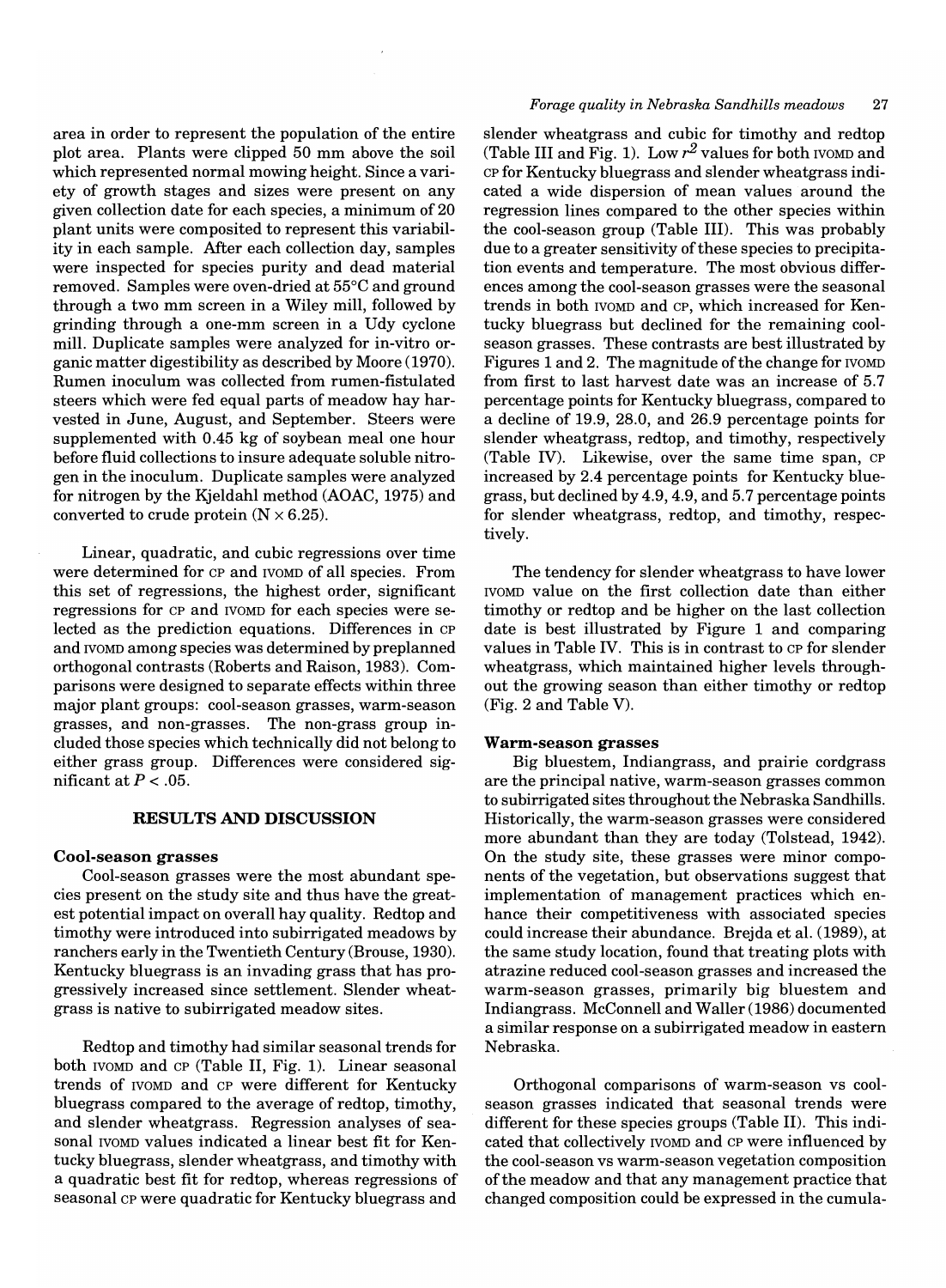

#### Figures 1-6. Seasonal trends of in-vitro organic-matter disappearance (IVOMD) and crude protein (cp) of cool-season grasses, warm-season grasses, and non-grasses from a subirrigated meadow site near Whitman, Nebraska, in 1985.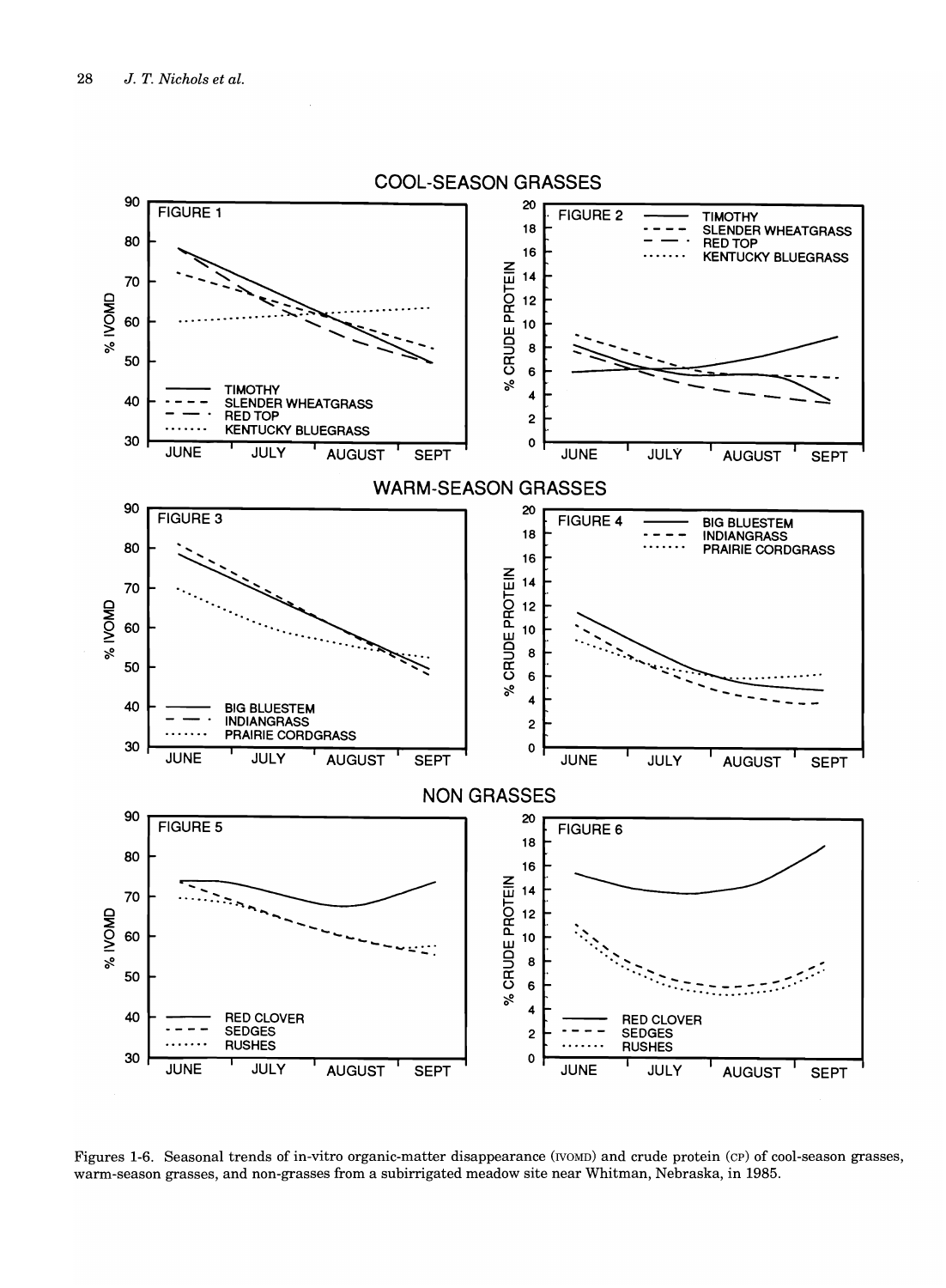|                            | Intercept | Linear  |         | Cubic** | $r^2$ |  |
|----------------------------|-----------|---------|---------|---------|-------|--|
| <b>Cool-season grasses</b> |           |         |         |         |       |  |
| Kentucky bluegrass         |           |         |         |         |       |  |
| <b>IVOMD</b>               | 60.61     | 0.04    |         |         | 0.33  |  |
| CP                         | 6.50      | $-0.04$ | 0.75    |         | 0.74  |  |
| Slender wheatgrass         |           |         |         |         |       |  |
| <b>IVOMD</b>               | 71.80     | $-0.20$ |         |         | 0.68  |  |
| CP                         | 9.55      | $-0.10$ | 0.62    |         | 0.50  |  |
| Redtop                     |           |         |         |         |       |  |
| <b>IVOMD</b>               | 76.91     | $-0.51$ | 2.20    |         | 0.96  |  |
| CP                         | 8.82      | $-0.18$ | 2.58    | $-1.35$ | 0.99  |  |
| Timothy                    |           |         |         |         |       |  |
| <b>IVOMD</b>               | 76.80     | $-0.30$ |         |         | 0.94  |  |
| CP                         | 9.81      | $-0.24$ | 4.73    | $-3.06$ | 0.91  |  |
| Warm-season grasses        |           |         |         |         |       |  |
| Indiangrass                |           |         |         |         |       |  |
| <b>IVOMD</b>               | 81.43     | $-0.36$ |         |         | 0.94  |  |
| CP                         | 11.55     | $-0.19$ | 1.16    |         | 0.98  |  |
| Big bluestem               |           |         |         |         |       |  |
| <b>IVOMD</b>               | 78.80     | $-0.32$ |         |         | 0.92  |  |
| CP                         | 12.73     | $-0.19$ | 1.13    |         | 0.96  |  |
| Prairie cordgrass          |           |         |         |         |       |  |
| <b>IVOMD</b>               | 69.99     | $-0.36$ | 1.93    |         | 0.94  |  |
| CP                         | 9.83      | $-0.13$ | 0.96    |         | 0.95  |  |
| Non-grasses                |           |         |         |         |       |  |
| Rushes                     |           |         |         |         |       |  |
| <b>IVOMD</b>               | 70.49     | $-0.09$ | $-5.44$ | 5.46    | 0.90  |  |
| CP                         | 10.50     | $-0.14$ | 1.16    |         | 0.93  |  |
| Sedges                     |           |         |         |         |       |  |
| <b>IVOMD</b>               | 75.04     | $-0.41$ | 2.02    |         | 0.98  |  |
| CP                         | 11.13     | $-0.15$ | 1.25    |         | 0.97  |  |
| Red clover                 |           |         |         |         |       |  |
| <b>IVOMD</b>               | 74.07     | 0.07    | $-7.26$ | 7.16    | 0.65  |  |
| CP                         | 15.70     | $-0.11$ | 1.52    |         | 0.73  |  |

Table III. Regression parameters for seasonal trends of in vitro organic matter digestibility (IVOMD) and crude protein (cp) in Sandhills meadow forage.

\*Quadratic coefficient = table value  $\times$  10<sup>-3</sup>

\*\*Cubic coefficient = table value  $\times$  10<sup>-5</sup>

tive forage quality of the hay. Comparisons among the species of warm-season grasses (Table II) showed that big bluestem and Indiangrass differed in seasonal trends of IVOMD but not for CP, and that seasonal trends of IVOMD and CP for prairie cordgrass were different from the average values for big bluestem and Indiangrass (Table II and Figs. 3 and 4). On an individual species basis, the best-fit regressions of seasonal IVOMD trends were linear for Indiangrass and big bluestem and quadratic for prairie cordgrass. For CP, the quadratic relationship best described the seasonal trends for all three species (Table III and Figs. 3 and 4).

Although the seasonal trends in IVOMD for big bluestem and Indiangrass were different as indicated

by orthogonal comparisons (Table II), the magnitude of these differences was small (Fig. 3) and differed by less than 2.6 percentage points for any collection date (Table IV). The primary contrast was between prairie cordgrass in relation to the average of big bluestem and Indiangrass (Table II and Fig. 3), which showed that seasonal IVOMD values for prairie cordgrass were consistently below the other two warm-season species until the last collection period. Over the first five collection dates, IVOMD was from 7.0 to 13.1 percentage points below the other two warm-season grasses, but exceeded them by 2.6 to 4.5 percentage points in September.

The best-fit regressions of seasonal trends of CP for Indiangrass, big bluestem, and prairie cordgrass were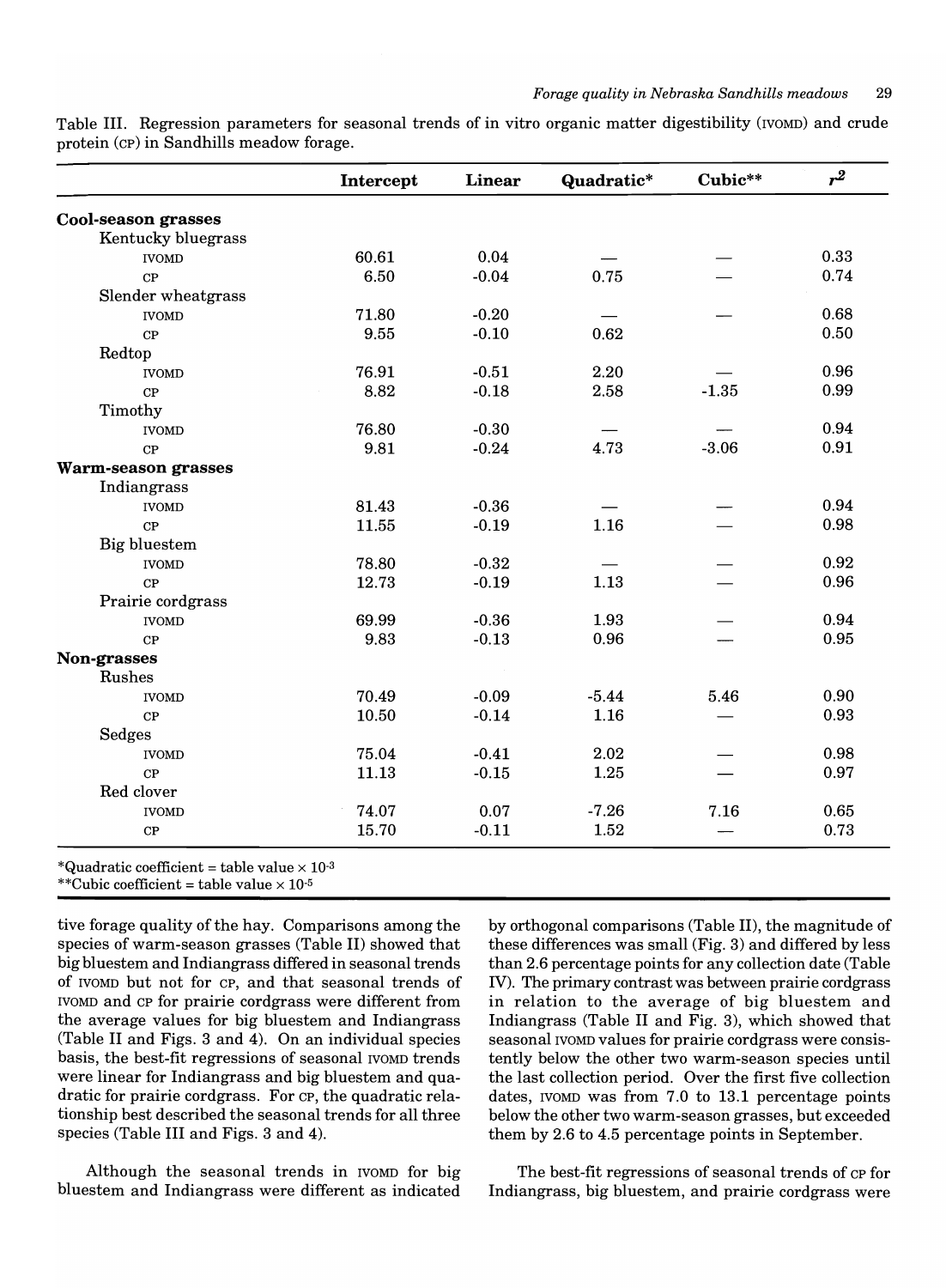|                            | Collection dates (month-day) |           |           |           |           |           |           |           |           |
|----------------------------|------------------------------|-----------|-----------|-----------|-----------|-----------|-----------|-----------|-----------|
| <b>Species</b>             | $6 - 11$                     | $6 - 18$  | $6 - 25$  | $7-2$     | $7-9$     | $7 - 16$  | 7-31      | $8 - 13$  | $9-6$     |
| <b>Cool-season grasses</b> |                              |           |           |           |           |           |           |           |           |
| Kentucky bluegrass         | 58.3(1.1)                    | 63.1(0.7) | 63.4(0.2) | 60.9(1.5) | 61.0(0.9) | 60.2(0.6) | 63.9(1.0) | 63.4(0.1) | 64.0(0.8) |
| Slender wheatgrass         | 74.3(0.1)                    | 68.2(0.6) | 65.1(0.8) | 70.9(1.3) | 70.5(0.6) | 61.2(0.1) | 56.2(1.2) | 63.5(1.6) | 54.4(0.9) |
| Redtop                     | 77.8(0.1)                    | 69.3(0.4) | 71.2(0.6) | 68.5(0.3) | 64.3(1.2) | 60.5(0.5) | 58.0(0.3) | 52.2(0.2) | 49.8(1.2) |
| Timothy                    | 77.9(0.6)                    | 74.8(1.6) | 71.7(1.0) | 71.3(0.7) | 69.8(1.4) | 60.8(1.1) | 64.0(0.9) | 59.4(3.0) | 51.0(0.5) |
| Warm-season grasses        |                              |           |           |           |           |           |           |           |           |
| Indiangrass                | 80.1(0.3)                    | 74.1(0.4) | 77.9(0.4) | 76.8(1.1) | 73.6(0.7) | 69.5(0.6) | 59.7(0.7) | 58.6(0.5) | 49.2(2.6) |
| Big bluestem               | 77.6(0.8)                    | 74.1(1.8) | 75.4(0.4) | 74.4(0.7) | 72.3(0.7) | 66.7(0.8) | 57.5(1.8) | 60.9(0.0) | 51.1(3.1) |
| Prairie cordgrass          | 68.8(1.2)                    | 67.1(2.4) | 66.3(0.4) | 64.0(0.7) | 60.5(1.3) | 60.9(1.7) | 54.0(0.9) | 56.3(0.7) | 53.7(1.2) |
| Non-grasses                |                              |           |           |           |           |           |           |           |           |
| Rushes                     | 71.5(3.0)                    | 67.8(2.0) | 66.0(0.9) | 70.2(2.1) | 64.9(0.9) | 61.1(1.0) | 58.9(0.2) | 56.8(4.2) | 57.5(1.9) |
| Sedges                     | 74.2(1.2)                    | 72.1(0.9) | 68.8(1.8) | 68.6(0.2) | 65.8(0.8) | 60.8(1.6) | 59.2(2.0) | 57.6(0.1) | 54.6(0.6) |
| Red clover                 | 74.3(0.4)                    | 72.4(0.6) | 76.5(1.0) | 71.7(2.3) | 73.7(1.0) | 69.5(0.9) | 66.6(1.9) | 69.8(3.4) | 72.9(1.5) |

Table IV. Mean percent in-vitro organic matter digestibility (IVOMD) and standard errors (SE) for ten meadow species collected over nine harvest dates, Gudmundsen Sandhills Laboratory, Whitman, Nebraska.

Table V. Mean percent crude protein (cp) and standard error (SE) for ten meadow species harvested over nine dates, Gudmundsen Sandhills Laboratory, Whitman, Nebraska.

|                            | Collection dates (month-day) |           |           |           |           |           |           |           |           |
|----------------------------|------------------------------|-----------|-----------|-----------|-----------|-----------|-----------|-----------|-----------|
| <b>Species</b>             | $6 - 11$                     | $6 - 18$  | $6 - 25$  | $7 - 2$   | 7-9       | $7 - 16$  | 7-31      | $8 - 13$  | $9-6$     |
| Cool-season grasses        |                              |           |           |           |           |           |           |           |           |
| Kentucky bluegrass         | 6.3(0.2)                     | 7.1(0.7)  | 6.1(0.2)  | 4.9(0.4)  | 6.1(0.6)  | 5.9(0.2)  | 7.0(0.2)  | 7.1(0.4)  | 8.7(0.4)  |
| Slender wheatgrass         | 10.0(0.3)                    | 8.4(0.4)  | 6.9(0.4)  | 8.2(0.9)  | 9.5(0.8)  | 5.0(0.2)  | 4.6(0.2)  | 7.3(0.4)  | 5.1(0.1)  |
| Redtop                     | 8.9(0.4)                     | 7.3(0.1)  | 6.5(0.1)  | 6.1(0.2)  | 5.5(0.1)  | 5.3(0.1)  | 4.8(0.1)  | 4.3(0.1)  | 4.0(0.1)  |
| Timothy                    | 9.8(0.3)                     | 8.0(0.4)  | 6.6(0.2)  | 6.5(0.4)  | 7.1(0.1)  | 5.3(0.2)  | 5.3(0.2)  | 5.8(1.1)  | 4.1(0.1)  |
| <b>Warm-season grasses</b> |                              |           |           |           |           |           |           |           |           |
| Indiangrass                | 11.9(0.2)                    | 9.8(0.1)  | 9.0(0.2)  | 7.6(0.2)  | 7.0(0.5)  | 6.3(0.1)  | 5.1(0.2)  | 4.8(0.1)  | 3.7(0.4)  |
| Big bluestem               | 13.0(0.5)                    | 10.9(0.3) | 10.0(0.4) | 9.0(0.1)  | 8.6(0.4)  | 6.8(0.1)  | 5.3(0.3)  | 6.3(0.8)  | 4.3(0.7)  |
| Prairie cordgrass          | 9.8(0.3)                     | 8.9(0.2)  | 8.0(0.2)  | 7.7(0.3)  | 6.8(0.1)  | 6.5(0.4)  | 5.6(0.3)  | 6.4(0.1)  | 6.0(0.2)  |
| Non-grasses                |                              |           |           |           |           |           |           |           |           |
| Rushes                     | 10.9(0.1)                    | 8.8(0.5)  | 8.7(0.5)  | 8.4(0.7)  | 7.4(0.1)  | 6.9(0.1)  | 6.6(0.3)  | 6.9(1.1)  | 7.4(1.1)  |
| Sedges                     | 11.1(1.3)                    | 10.1(0.1) | 8.9(0.3)  | 8.3(0.1)  | 7.5(0.3)  | 7.0(0.3)  | 7.2(0.4)  | 6.4(0.2)  | 7.2(0.5)  |
| Red clover                 | 16.3(0.3)                    | 13.8(0.2) | 14.8(0.1) | 13.1(1.1) | 15.1(0.3) | 13.2(0.6) | 13.9(0.6) | 15.2(1.2) | 17.7(0.8) |

all quadratic (Table III), but big bluestem maintained a consistently higher value than Indiangrass (Fig. 4). Regressions shown in Fig. 4 indicate that prairie cordgrass had a lower CP value early in the growing season, but exceeded the CP of both big bluestem and Indiangrass by the last collection date. Crude protein for the first collection date was 9.8% for prairie cordgrass compared to 11.9 and 13.0% for Indiangrass and big bluestem, respectively. By the last collection date, prairie cordgrass CP was 6.0% compared to Indiangrass  $(3.7%)$  and big bluestem  $(4.3%)$ . Similar seasonal trends in CP were shown for prairie hay from eastern Nebraska, which was harvested over the same seasonal time span as in this study. Crude protein of hay harvested in early July, early August, and mid-September was 7.2, 5.7, and 4.1%, respectively (Baker et aI., 1947) compared to big bluestem which was 8.6, 6.3, and 4.3% from this study (Table V) at similar harvest dates. Big bluestem and other warm-season grasses were major components of the hay from the study of Baker et ai. (1947).

# Non-grasses

Rushes and sedges are common native components of the vegetation on subirrigated meadows in the Nebraska Sandhills, increasing in abundance with increased soil wetness (Ehlers et aI., 1952). Rushes and sedges were minor components on the study site; however, both have a wide distribution in the Sandhills, becoming major components of the vegetation on some sites. Red clover is an introduced legume that has been recognized for its contribution to both yield and forage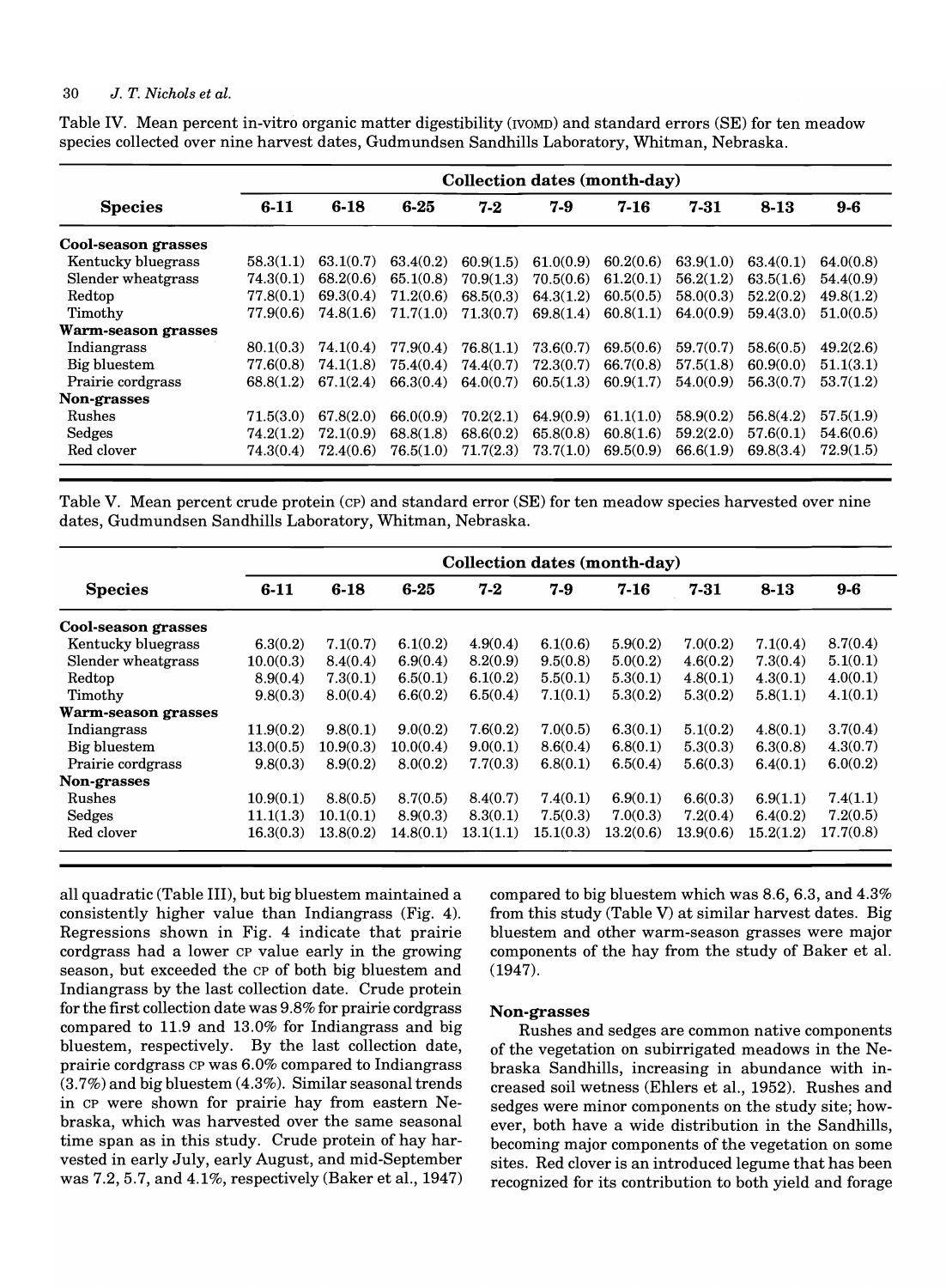quality (Ehlers et aI., 1952). Calves wintered on hay from a subirrigated meadow which contained one-third clover gained 0.32 kg/day more than calves on hay without clover (Brouse, 1955).

A comparison of seasonal trends of IVOMD and CP between grass vs non-grass categories indicated that seasonal trends are different and best described as quadratic for both IVOMD and CP (Table II). Within the non-grass category, seasonal trends of IVOMD for sedges were different than rushes, but CP trends were not different. Comparing red clover vs the average of sedges and rushes indicated that linear seasonal trends differed for both IVOMD and CP (Table II).

Seasonal trends in IVOMD were best described as cubic for both rushes and red clover and quadratic for sedges (Table III). Differences in both rvomp and CP between red clover and either rushes or sedges were pronounced, widening as the growing season progressed (Figs. 5 and 6). By September, IVOMD for red clover was 18.0 and 17.9 percentage points higher than rushes and sedges, respectively (Table IV). Values for CP were even more pronounced between red clover and either rushes or sedges. Although seasonal trends were similar (Fig. 6), the spread in values at any of the collection dates were large (Table V). Red clover CP at the first collection date was 16.3% compared to about 11% for rushes or sedges. By September, red clover was over ten percentage points higher than either sedges or rushes. The relative differences and seasonal trends of CP among red clover, sedges, and rushes plotted by Gomm (1979) for Colorado meadows from a report by Miller and Amemiya (1954) were very similar to those detailed in this study. With the exception of Kentucky bluegrass, the upward trend in both CP and IVOMD late in the growing season for the non-grass category was in contrast to both cool-season and warm-season grasses which showed an overall seasonal decline (Figs. 1 and 4).

#### **MANAGEMENT IMPLICATIONS**

Overall seasonal trends in forage quality of wet meadow sites other than the Nebraska Sandhills have been well documented for meadow hay harvested at progressively later dates during the growing season, including studies by McLean et aI. (1963), Rumberg et aI. (1964), Stewart and Clark (1944), Streeter et aI. (1974), and Wilhite et aI. (1955). In the present study, emphasis was placed on seasonal trends of forage quality of individual species that were major components of a subirrigated meadow near Whitman, Nebraska. Comparisons of seasonal trends in IVOMD and CP showed that there can be significant differences in forage quality among different species depending on when they are harvested. When management strategies are imple-

#### *Forage quality in Nebraska Sandhills meadows 31*

mented with the intent to improve forage quality by manipulating species composition, these decisions should be based on the seasonal trends of important forage quality parameters associated with particular species. Numerous studies have shown that the species composition of subirrigated meadows can be altered by a variety of management practices: nitrogen fertilization stimulates cool-season grasses at the expense of warm-season species (Ehlers et aI., 1952); phosphorus fertilization stimulates legumes (Brouse and Burzlaff, 1968); increased soil wetness favors sedges and rushes (Rumberg and Sawyer, 1965); time of cutting changes overall species composition (Baker et aI., 1951); and meadow grazing in lieu of haying may impact meadow composition unless rotated with haying (Clanton and Burzlaff, 1966). These studies document that management practices can have a profound effect on the species composition of subirrigated meadows. This in turn would result in a change in the overall forage quality as substantiated by the results of this study. Any management practice which favors one forage group or species over others will increase the impact of the favored species on the nutritive value of the hay. Conversely, negative impacts can result if desirable species are reduced. When forage quality data are combined with yield data, decisions on vegetation management and manipulative practices can be made that will achieve specific production goals for quality as well as yield.

# **LITERATURE CITED**

- AOAC. 1975. *Official methods of analysis.* 12th edition Association of Official Agricultural Chemists, Washington, D.C.
- Baker, M. L., V. H. Arthaud, E. C. Conard, and L. C. Newell. 1947. Effects of time of cutting on yield and feeding value of prairie hay. *Agricultural Experiment Station Bulletin* 385, University of Nebraska-Lincoln.
- \_\_\_\_\_ , E. C. Conard, V. H. Arthaud and L. C. Newell. 1951. Effect of time of cutting on yield and feeding value of prairie hay. *Agricultural Experi*ment Station Bulletin 403, University of Nebraska-Lincoln.
- Brejda, J. J., L. E. Moser, S. S. Waller, S. R. Lowry, P. E. Reece, and J. T. Nichols. 1989. Atrazine and fertilizer effects on Sandhills subirrigated meadow. *Journal of Range Management* 42: 104-108.
- Brouse, E. M. 1930. Clover in the subirrigated meadows of the Sandhills. *Agricultural Experiment Station Bulletin* 241, University of Nebraska-Lincoln.
- \_\_\_\_\_ . 1955. Wintering calves in the Nebraska Sandhills. *Agricultural Experiment Station Bulletin 357 (revised)*, University of Nebraska–Lincoln.<br>
\_\_\_\_\_\_\_\_\_\_\_\_\_, and D. F. Burzlaff. 1968. Fertilizers and
	- legumes on subirrigated meadows. *Agricultural Ex-*